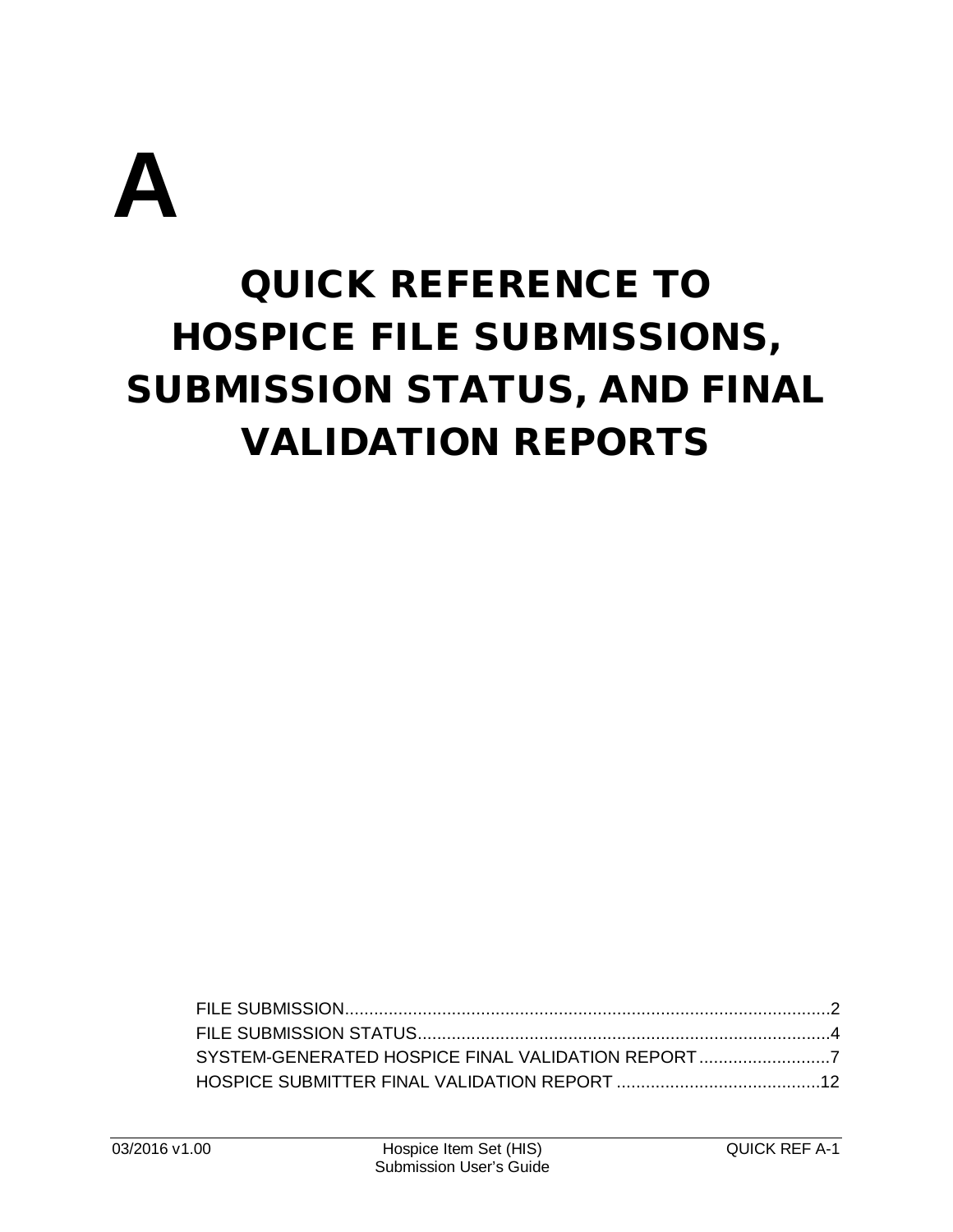## <span id="page-1-0"></span>**FILE SUBMISSION**

**1.** From the **Welcome to the CMS QIES Systems for Providers** page, select the Hospice Submissions link and log in to the Hospice File Submission System using your QIES individual user ID and password. Upon successful log in to the Hospice File Submission system, the **File Upload** page (Figure A-1) is presented.

#### **Figure A-1. Hospice File Submission File Upload Page**

| CMS                                                                                                      |                          | <b>Hospice File Submission</b>        |                              |
|----------------------------------------------------------------------------------------------------------|--------------------------|---------------------------------------|------------------------------|
|                                                                                                          |                          |                                       | <b>Skip Navigation Links</b> |
| <b>File Upload</b>                                                                                       | <b>Submission Status</b> | Help<br><b>Welcome Page</b><br>Logout |                              |
| Locate the Hospice file to submit by selecting the Browse button and choosing a file from your computer. |                          |                                       |                              |
| File Name:                                                                                               |                          |                                       | Browse                       |
| Upload                                                                                                   |                          |                                       |                              |

- **2.** Select the **Browse** button to locate the HIS file you wish to submit. Select (highlight) the zipped submission file and then select the **Upload** button to upload the file.
- **3.** Once the QIES ASAP System successfully receives the submission file, a pop-up dialog box (Figure A-2) opens notifying you that the upload was completed.

#### **Figure A-2. Upload Completed Pop-Up Dialog Box**



**NOTE**: The "Upload Completed" message merely indicates the QIES ASAP Hospice system received the uploaded file. It does NOT indicate the file was processed or the records were edited and accepted by the QIES ASAP Hospice system. Refer to the **List of My Submissions** page of the Hospice File Submission system to determine if the file processing completed.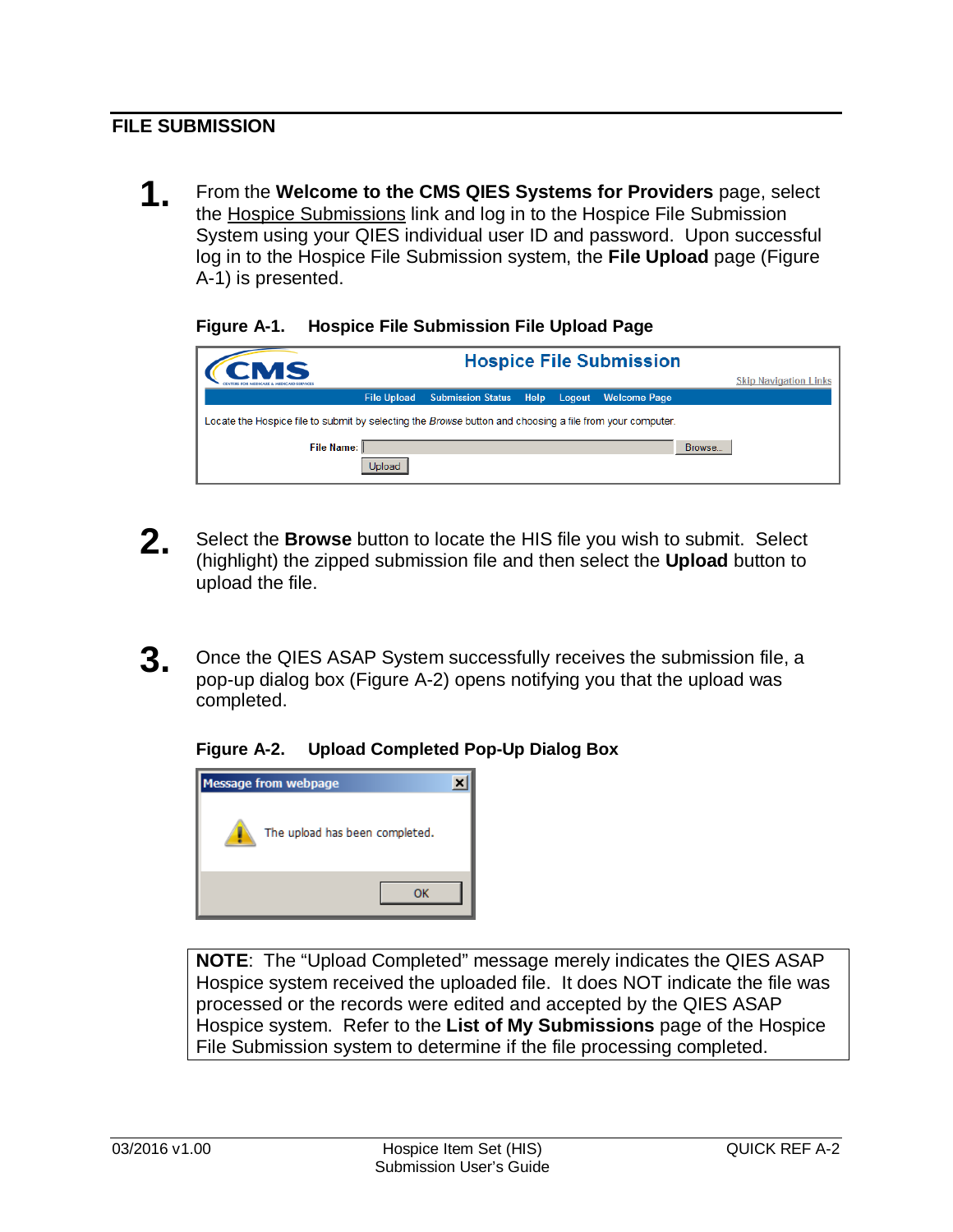**4** Select the OK button. The pop-up dialog box closes. You are returned to the **File Upload** page (Figure A-3) that now displays a "Your submission has been received" message and identifies the system-assigned Submission ID, the date and time of the submission, and the name of the file you submitted.

**NOTE**: It is important that you know the Submission ID and Submission Date/Time associated with the file you just submitted. You must use this information in subsequent steps of the submission file validation process.

**Figure A-3. Your Submission Has Been Received Message**

|                                                                                                                                                                                                                                                                                              |                                                |                | <b>Hospice File Submission</b> |                              |
|----------------------------------------------------------------------------------------------------------------------------------------------------------------------------------------------------------------------------------------------------------------------------------------------|------------------------------------------------|----------------|--------------------------------|------------------------------|
|                                                                                                                                                                                                                                                                                              |                                                |                |                                | <b>Skip Navigation Links</b> |
|                                                                                                                                                                                                                                                                                              | <b>File Upload</b><br><b>Submission Status</b> | Help<br>Logout | <b>Welcome Page</b>            |                              |
| Your submission has been received:                                                                                                                                                                                                                                                           |                                                |                |                                |                              |
| <b>Submission ID: 152</b>                                                                                                                                                                                                                                                                    |                                                |                |                                |                              |
| Submission Date: 02/15/2015 11:53:40                                                                                                                                                                                                                                                         |                                                |                |                                |                              |
| File Name: 2015-02 06 HIS Files.zip                                                                                                                                                                                                                                                          |                                                |                |                                |                              |
| Your submission file will be processed for errors within 24 hours. The Final Validation Report, which contains detailed information about your<br>submission, may be accessed in the CASPER Reporting application. It is recommended that you print and retain the Final Validation Reports. |                                                |                |                                |                              |
| Locate the Hospice file to submit by selecting the <i>Browse</i> button and choosing a file from your computer.                                                                                                                                                                              |                                                |                |                                |                              |
| <b>File Name:</b>                                                                                                                                                                                                                                                                            |                                                |                | Browse                         |                              |
| Jpload                                                                                                                                                                                                                                                                                       |                                                |                |                                |                              |

**5.** Select the Print link from the right-hand side of the page to print and retain this information for future reference.

**NOTE**: Once a file is successfully submitted, please note that it may take up to 24 hours for processing to complete. When processing is complete, return to the Hospice File Submission system to verify the status of the file and then proceed with locating the system-generated Hospice Final Validation report in the CASPER Reporting application.

Records in the submitted HIS data file are sorted and processed in the following order:

- State Code
- Facility ID
- Target Date
- Type of Record (A0050) [Inactivation, New, Modification]
- Reason for Record (A0250) [Admission, Discharge]
- Correction Number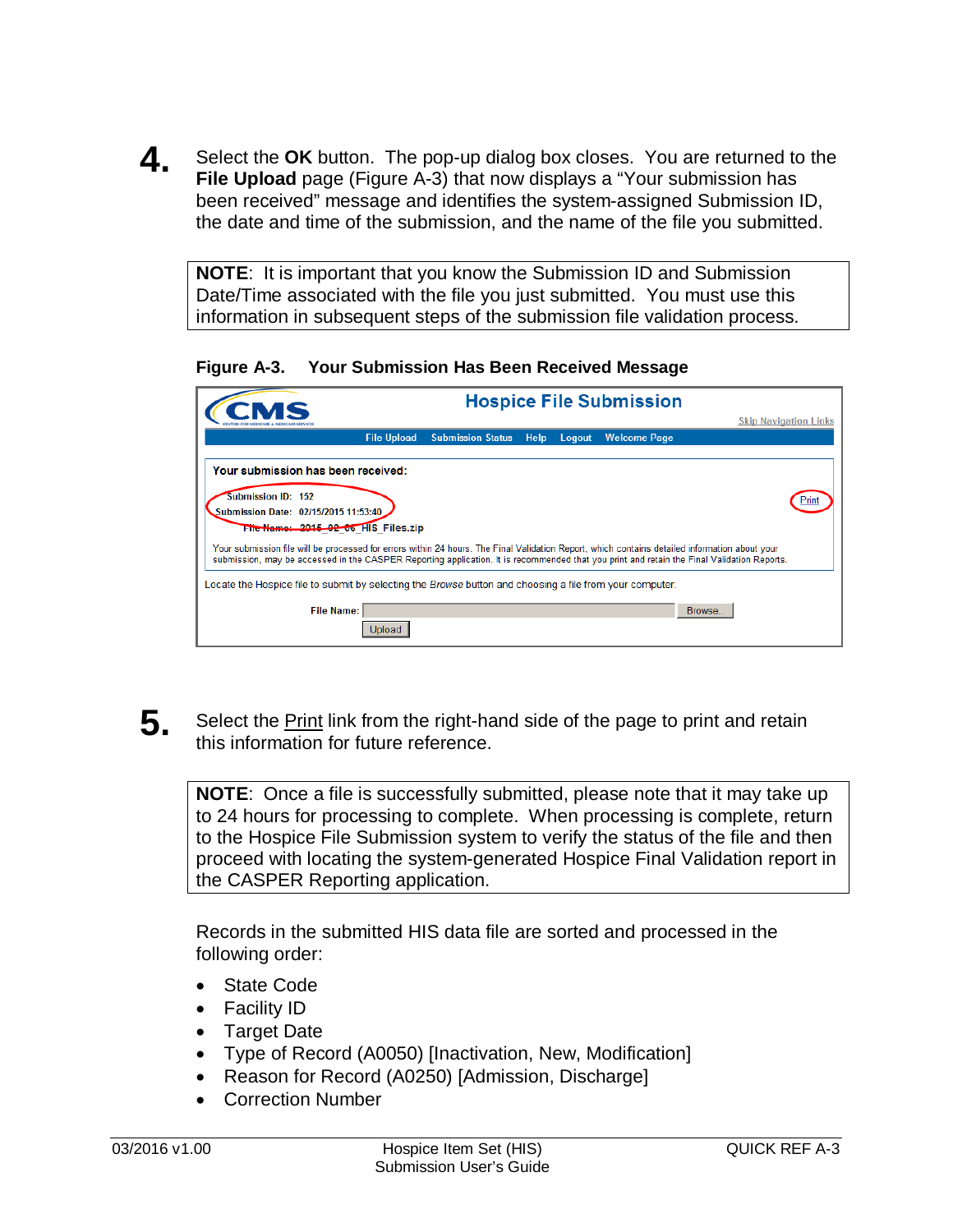## <span id="page-3-0"></span>**FILE SUBMISSION STATUS**

To determine if your submission file was processed successfully, query the status of your submission in the following manner:

- **1.** Log in to the Hospice File Submission System using your individual QIES user ID and password. Upon successful log in to the Hospice File Submission system, the **File Upload** page (Figure A-1, above) is presented.
- **2.** Select the Submission Status link located on the menu bar on the Hospice File Submission **File Upload** page. The **List of My Submissions** page (Figure A-4) is presented.

| CMS                           |                         | <b>Hospice File Submission</b> |      |        |                                 |                        |                              |
|-------------------------------|-------------------------|--------------------------------|------|--------|---------------------------------|------------------------|------------------------------|
|                               |                         |                                |      |        |                                 |                        | <b>Skip Navigation Links</b> |
|                               | <b>File Upload</b>      | <b>Submission Status</b>       | Help | Logout | <b>Welcome Page</b>             |                        |                              |
| <b>List of My Submissions</b> |                         |                                |      |        |                                 |                        |                              |
| Query Criteria                |                         |                                |      |        |                                 |                        |                              |
|                               | To Date (mm/dd/yyyy):   | 02/15/2015                     |      |        | Prior Days:  1     Refresh      |                        |                              |
|                               |                         | List of My Submissions         |      |        |                                 |                        |                              |
| <b>Submission ID 3</b>        | <b>Submission Date</b>  | <b>Submission File Name</b>    |      |        | <b>Total Record Count &amp;</b> | <b>Completion Date</b> | <b>Status</b>                |
|                               | 155 02/15/2015 12:50:39 | 2015 02 12 HIS Files.zip       |      |        |                                 | 9 02/15/2015 12:51:55  | Completed                    |
|                               | 154 02/15/2015 12:07:16 | 2015 02_11_HIS_Files.zip       |      |        |                                 | 02/15/2015 12:11:55    | Completed                    |
|                               | 153 02/15/2015 12:06:16 | 2015 02 07 HIS Files.zip       |      |        |                                 | 9 02/15/2015 12:06:55  | Completed                    |
|                               | 152 02/15/2015 11:53:40 | 2015 02 06 HIS Files.zip       |      |        |                                 | 9. 02/15/2015 11:56:55 | Completed                    |

**Figure A-4. List of My Submissions Page**

The **List of My Submissions** page provides the following information:

- Submission ID the unique ID assigned to the submitted file
- Submission Date the date and time that the submitted file was received by the system
- Submission File Name the name of the submitted file
- Total Record Count the count of records contained in the submitted file
- Completion Date the date and time that the file processing was complete
- Status the status of the file processing. The following status values may display:
	- *Waiting* the submitted file is waiting to be processed
	- *Processing* the submitted file is processing
	- *Error* an error occurred during processing of the submitted file
	- *Completed* the submitted file was processed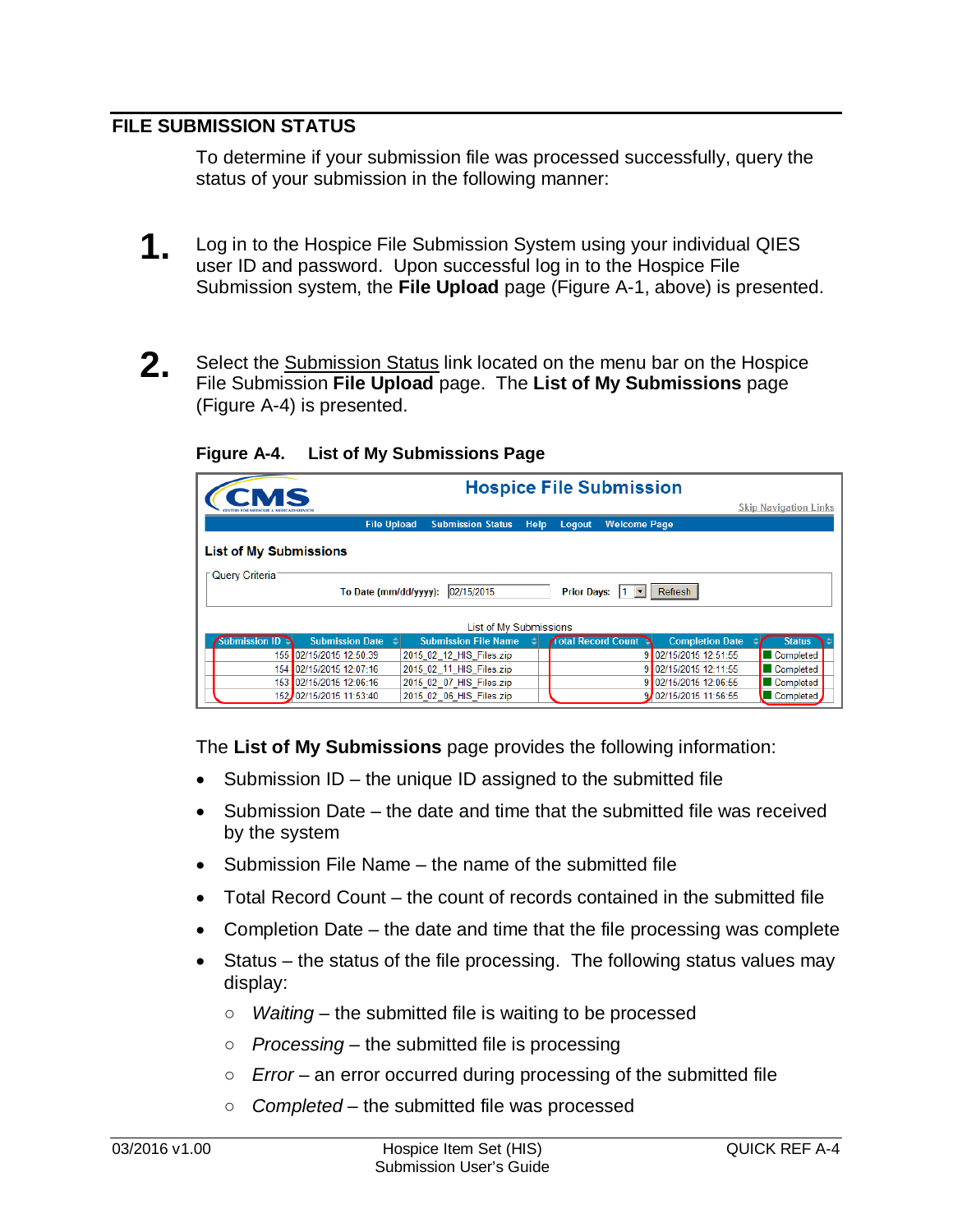**3.** Locate the file of interest by *Submission ID* and verify that the *Status* is "Completed".

**NOTE**: The Submission ID was assigned to the file when you uploaded it. Refer to the "Your submission has been received" message (Figure A-3, above) you should have printed and saved for your records.

- **4.** For submission files with a *Completed* status, note the number in the *Total Record Count* column.
	- When the *Status* is **"Completed"** and the *Total Record Count* is **zero (0)**, a system-generated Hospice Final Validation report is NOT generated. The QIES ASAP system **cannot** produce a system-generated Hospice Final Validation report. **No** system-generated Hospice Final Validation report is available in your CASPER validation reports (VR) folder for this submission. Request the Hospice Submitter Final Validation Report to identify the severe error encountered.

**NOTE**: Subsequent sections of this document provide instructions for locating and/or running validation reports in the CASPER Reporting application.

When the Total Record Count is zero (0) the system was unable to unzip and extract records from the submitted file.

**NOTE**: If your facility uses vendor software to create its submission files, you must notify the software vendor of these errors.

• When the *Status* is **"Completed"** and the *Total Record Count* is **greater than zero (0)**, the QIES ASAP system successfully unzipped and extracted one or more records from the file. You must review the systemgenerated Hospice Final Validation report to verify that **all** records processed without error. The system-generated Hospice Final Validation report is placed in your VR folder.

If you cannot locate the system-generated Hospice Final Validation report in your VR folder, the user who originally submitted the file can run a Hospice Submitter Validation Report with which you may verify the records of the submission file.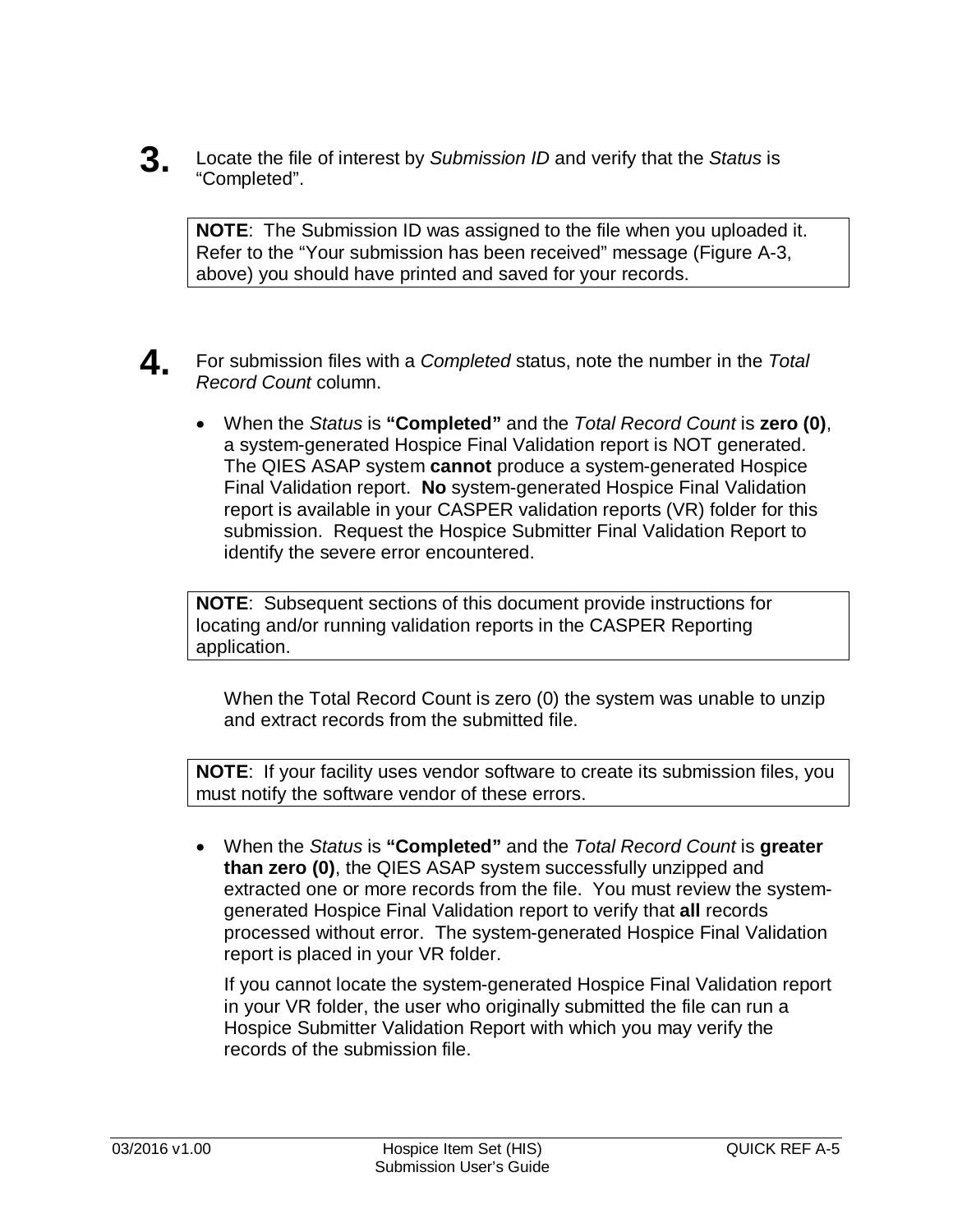Likewise, if one or more records of the submission file are missing from the system-generated Hospice Final Validation Report, the user who originally submitted the file can run a Hospice Submitter Validation Report with which you may identify the errors that were encountered with those records. When records are missing from the system-generated Hospice Final Validation Report it is because the QIES ASAP system was unable determine with which provider the records were associated and could not include them on the provider's Hospice Final Validation Report.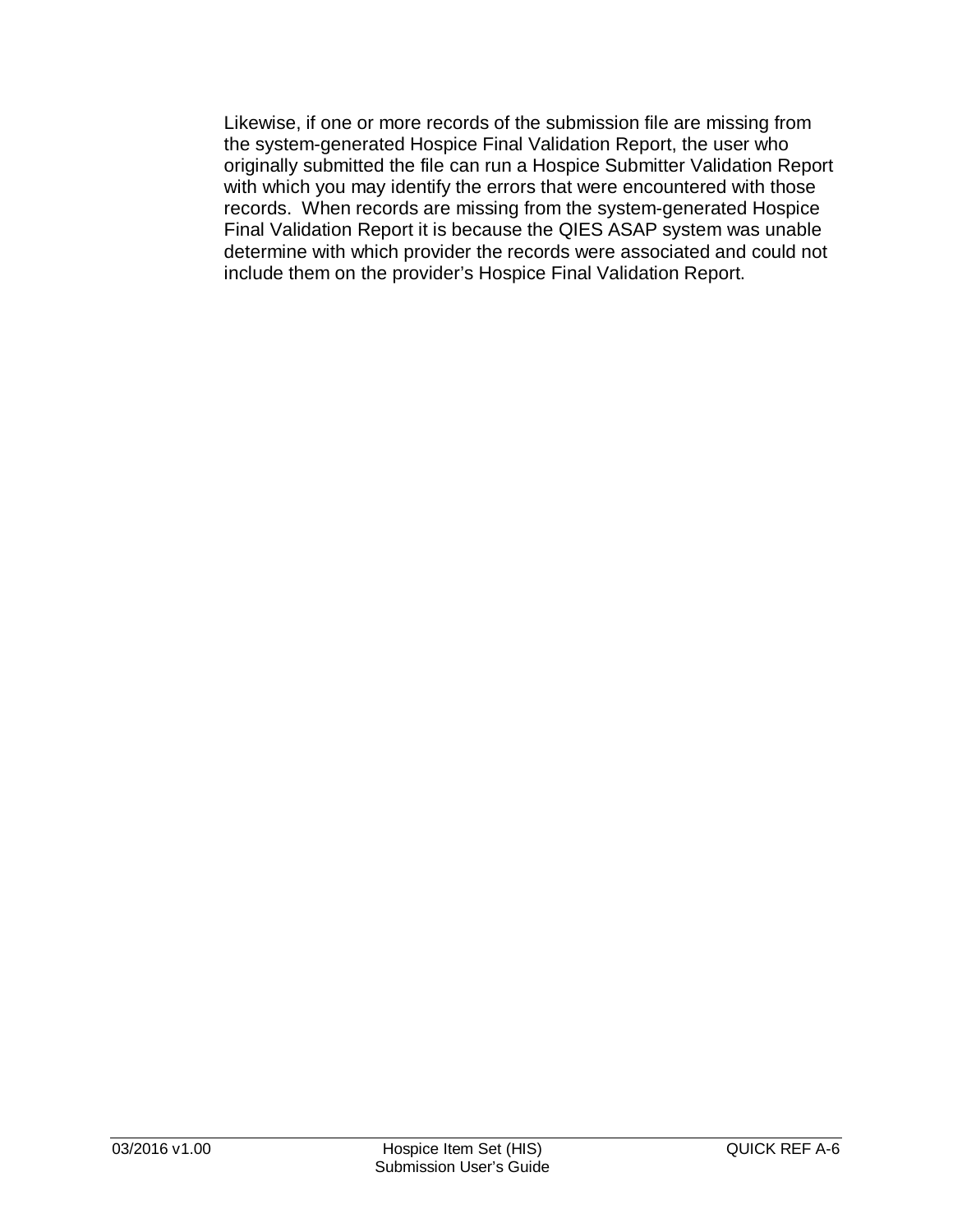## <span id="page-6-0"></span>**SYSTEM-GENERATED HOSPICE FINAL VALIDATION REPORT**

The system-generated Hospice Final Validation Report is created in two formats: Text and XML. Both report formats are delivered automatically to your facility's CASPER validation report folder.

**NOTE**: The XML-formatted report is intended for software vendors. Providers may ignore the XML-formatted report and access the user-friendly plain text version of the Hospice Final Validation Report.

The following steps detail how to view the system-generated Hospice Final Validation report in the CASPER Reporting application:

**NOTE**: When the *Submission Status* is "Completed" and the *Total Record Count* is greater than zero (0), review the system-generated Hospice Final Validation report to verify that all records processed without error.

**1.** From the **Welcome to the CMS QIES Systems for Providers** page, select the CASPER Reporting link and log in to the CASPER Reporting application with your individual QIES user ID and password. This is the same user ID/password with which you access the Hospice File Submission system. The **CASPER Topics/Welcome** page (Figure A-5) is presented.

|  | Figure A-5. |  | <b>CASPER Topics/Welcome Page</b> |  |
|--|-------------|--|-----------------------------------|--|
|--|-------------|--|-----------------------------------|--|

| <b>CASPER Topics</b>                                                          | Logout Folders MyLibrary Reports Queue Options Maint Home                                                                                                                                                                       |
|-------------------------------------------------------------------------------|---------------------------------------------------------------------------------------------------------------------------------------------------------------------------------------------------------------------------------|
| <b>Topics</b>                                                                 | <b>Home Page</b>                                                                                                                                                                                                                |
| <b>MA</b> Home Page<br>Merge PDF Feature<br>LE Active X Plug-in               | <b>Welcome to CASPER</b>                                                                                                                                                                                                        |
| XZIP Feature<br><b>W.Java JRE</b><br>PSR/Jasper Report Viewer & Unzip Utility | Use the buttons in the toolbar above as follows:<br><b>Logout</b> - End current session and exit the CASPER (dvgsap34) Application                                                                                              |
| CMS Tally Template                                                            | Folders - View your folders and the documents in them<br><b>Reports</b> - Select report categories and request reports<br>Queue - List the reports that have been requested but not yet completed                               |
|                                                                               | <b>Options</b> - Customize the report format, number of links displayed per page and report display size<br>Maint - Perform maintenance such as creating, renaming and/or deleting folders<br><b>Home</b> - Return to this page |

**2.** Select the **Folders** button located on the tool bar at the top of the page. The **CASPER Folders** page (Figure A-6) is presented. The folders available to you are along the left-hand side of the page.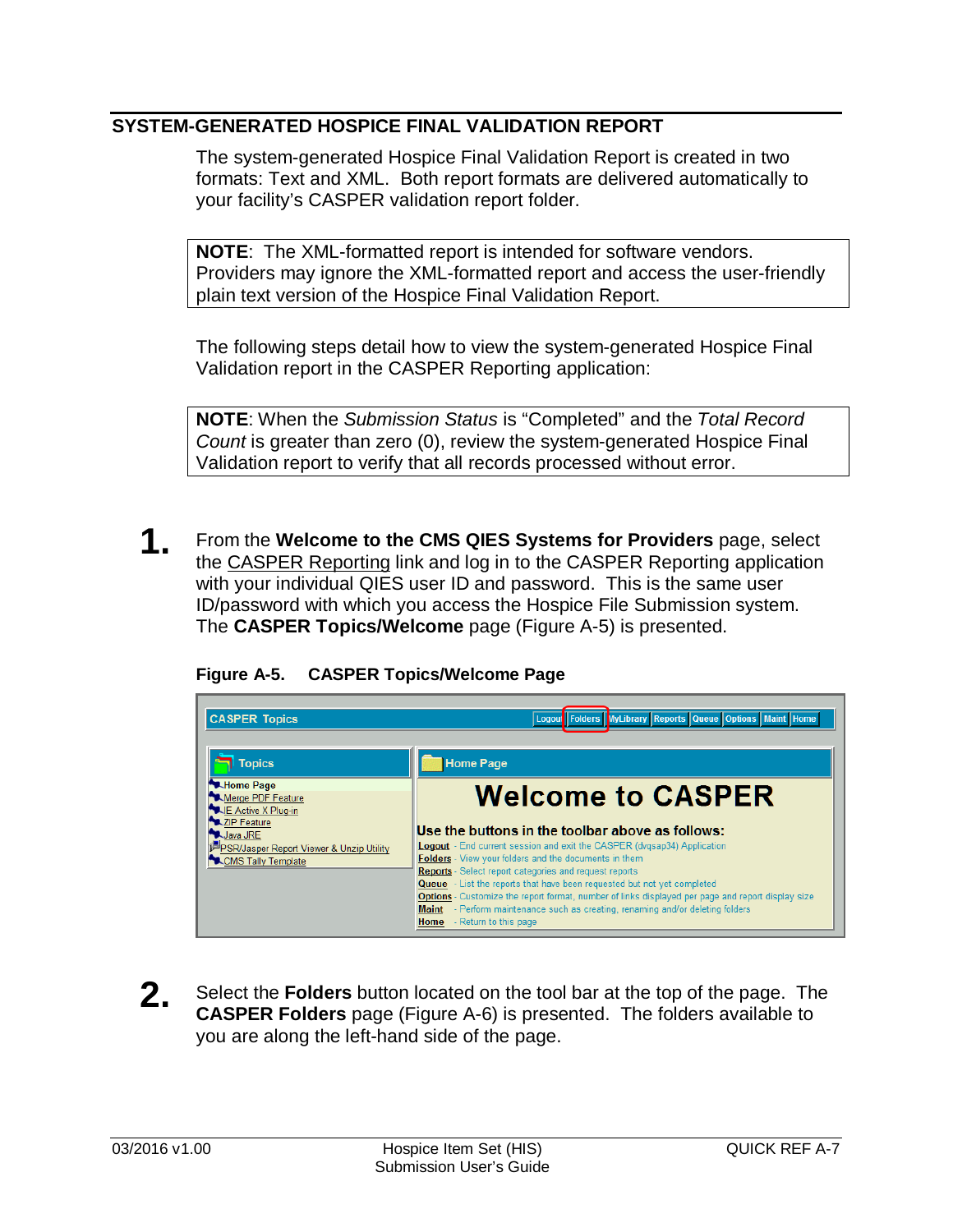#### **Figure A-6. CASPER Folders Page – Validation Report Folder**

| Skip navigation links Skip to Content<br><b>CASPER Folders</b> |                                                              | Logout Folders MyLibrary Reports Queue Options Maint Home |
|----------------------------------------------------------------|--------------------------------------------------------------|-----------------------------------------------------------|
| Folders                                                        | <b>MA HOSPC 261374 VR</b>                                    |                                                           |
| My Inhox<br>* MA HOSPC 261374 VR                               | <b>Click Link to View Report</b><br>$Info+$                  | Date Requested.<br>Select+                                |
| <b>IVIATION OF CAST 1714</b>                                   | 09012016142231.223805<br><b>XMi</b><br>09012016142231.223805 | 10/20/2015 14:24:01<br>П<br>10/20/2015 14:24:01<br>П      |
|                                                                |                                                              |                                                           |
|                                                                |                                                              | Pages [1] [2]                                             |
|                                                                | <b>This Folder is Read-Only</b>                              | SelectAll Print PSRs Zip MergePDFs                        |

**3.** Locate and select the facility folder with the naming structure of:

# **[State Code] HOSPC [Facility ID] VR**

Where:

**State Code** = your 2-character state code

**HOSPC** = Hospice

**Facility ID** = Facility ID used for submitting Hospice records

**VR** = Validation Report

**4.** With the VR folder selected, the main body of the **CASPER Folders** page lists the Final Validation reports that were system-generated and are available for you to view. The report names are formatted as follows:

# **[Submission Date & Time].[Submission ID]**

**NOTE:** Hospice reports are automatically purged after 60 days.

**5**. Select the report that corresponds to the submission file you wish to verify. Figure A-7 depicts a fictional system-generated Hospice Final Validation report in text format and Figure A-8 depicts a fictional system-generated Hospice Final Validation report in XML format.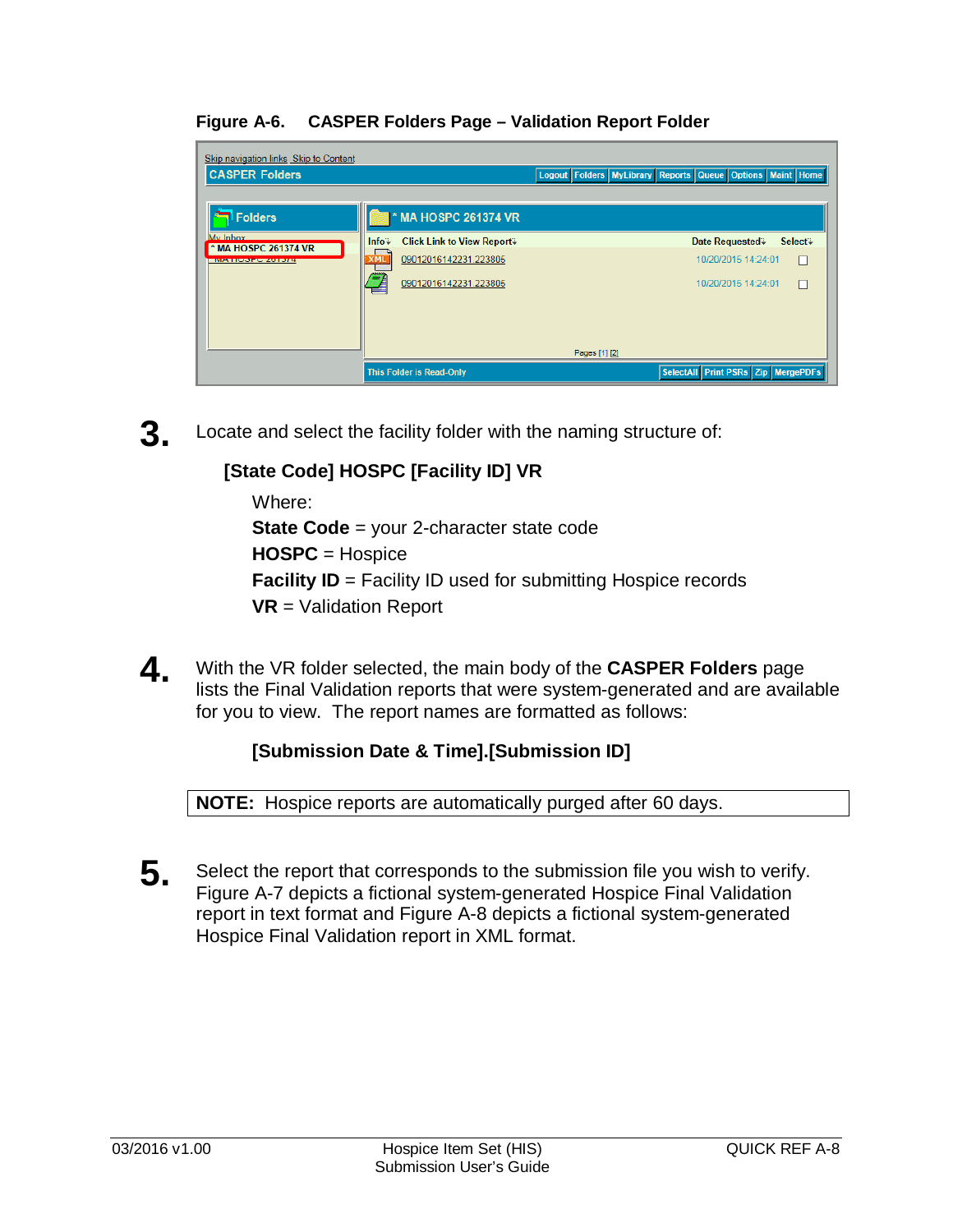**NOTE**: When a submitted file cannot be unzipped or contains no records, the QIES ASAP system cannot generate a Hospice Final Validation Report and place it in your shared VR folder.

If a system-generated Hospice Final Validation Report was created but the number of records displayed is less than the number of records you submitted in the file, there were one or more records that could not be processed by the QIES ASAP system.

In either case, the user who originally submitted the file must request the **Hospice Submitter Final Validation** report in order to identify the issues with the records that were not processed.

Facility-identifiable records from the submitted HIS file are presented on the system-generated Hospice Final Validation Report in the following order:

- State Code
- Facility ID
- Patient Last Name
- Patient First Name
- Record Processing Order
- HIS ID
- Error Type Description
- Item in Error Text
- Value in Error Text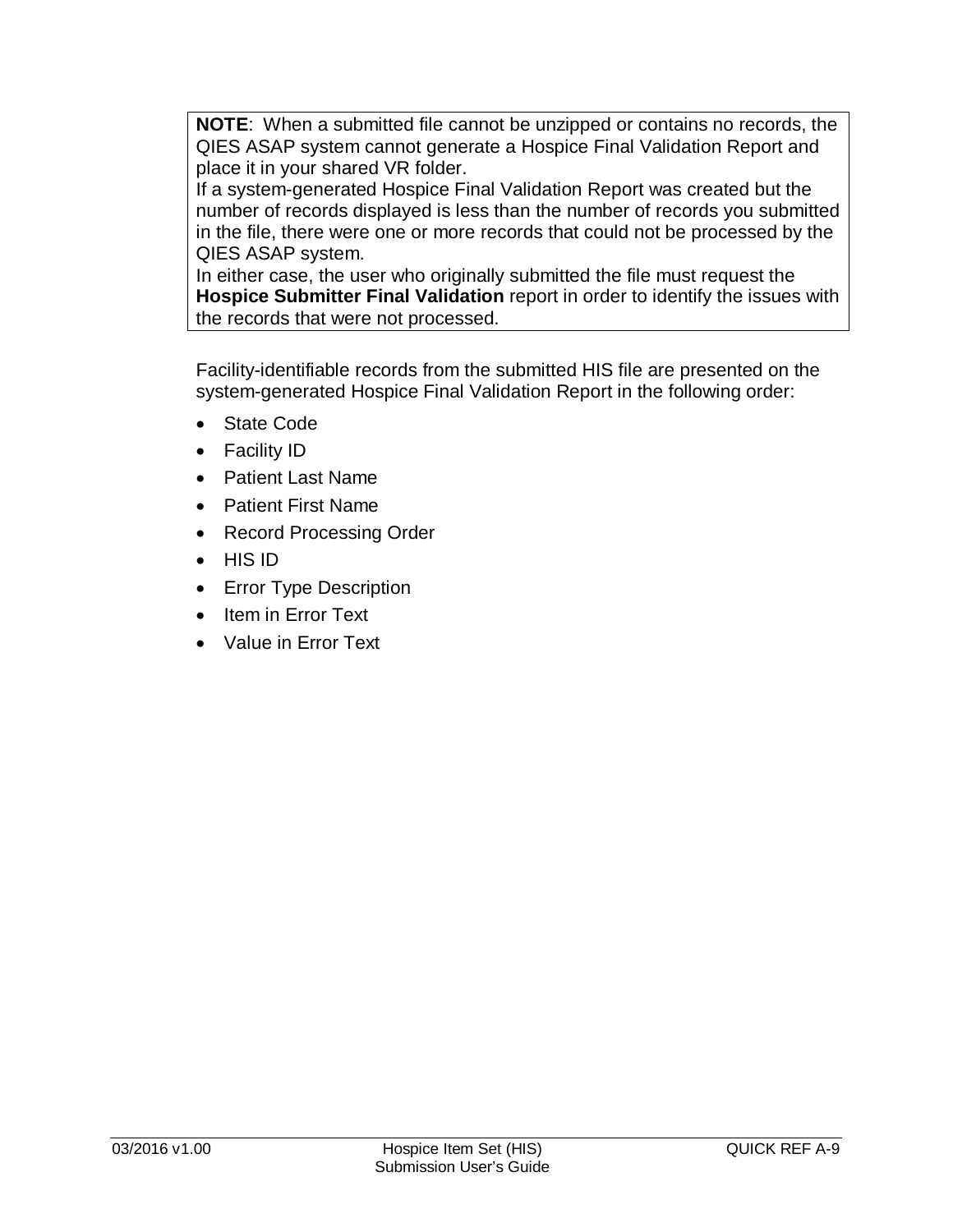| Figure A-7. |  |  |  | <b>Hospice Final Validation Report - Text Format*</b> |
|-------------|--|--|--|-------------------------------------------------------|
|-------------|--|--|--|-------------------------------------------------------|

| CMS Submission Report<br>Hospice Final Validation Report                                                                                                                 |                                                                                                                                                                                                                                                       |  |  |
|--------------------------------------------------------------------------------------------------------------------------------------------------------------------------|-------------------------------------------------------------------------------------------------------------------------------------------------------------------------------------------------------------------------------------------------------|--|--|
| Submission Date/Time:<br>Submission ID:                                                                                                                                  | 09/01/2016 14:22:31<br>223805                                                                                                                                                                                                                         |  |  |
| Submitter User ID:<br>Submission File Name:<br>Submission File Status:<br>Processing Completion Date/Time: 09/01/2016 14:24:01                                           | 20161020.zip<br>Completed                                                                                                                                                                                                                             |  |  |
| FAC ID:<br>Provider Name:<br>Provider CCN:<br>State Code:                                                                                                                | 261374<br>VISITING NURSE HOSPICE<br>221541<br>МA                                                                                                                                                                                                      |  |  |
| # Records Processed:<br># Records Accepted:<br># Records Rejected:<br># Duplicate Records:<br># Records Submitted Without<br>Provider Authority:<br>Total # of Messages: | $\mathbf 1$<br>1<br>$\Omega$<br>$^{\circ}$<br>$\circ$<br>$\mathbf{1}$                                                                                                                                                                                 |  |  |
| Record: 1                                                                                                                                                                | Accepted                                                                                                                                                                                                                                              |  |  |
| Name $(A0500C, A):$<br>SSN (A0600A):<br>Medicare Num (A0600B):                                                                                                           | Birth Date (A0900):<br>Gender (A0800): M<br>Patient ID: 17849425                                                                                                                                                                                      |  |  |
| Target Date: 04/05/2016<br>HIS ID: 1380267<br>XML File Name:                                                                                                             | Type of Record (A0050): NEW RECORD<br>Reason for Record (A0250): 01<br>20151020.xml                                                                                                                                                                   |  |  |
| $HIS$ Item $(s)$ :<br>Data Submitted:<br>Message Number:<br>Message:                                                                                                     | A0250, Submission Date, A0220<br>01, 09/01/2016, 04/05/2016<br>$-3034a$ WARNING<br>Record Submitted Late: If A0250 is<br>equal to 01 (Admission), then<br>Submission Date minus A0220 (Admission<br>Date) should be less than or equal to<br>30 days. |  |  |
| the public.                                                                                                                                                              | This report may contain privacy protected data and should not be released to                                                                                                                                                                          |  |  |

\* Fictitious, sample data are depicted.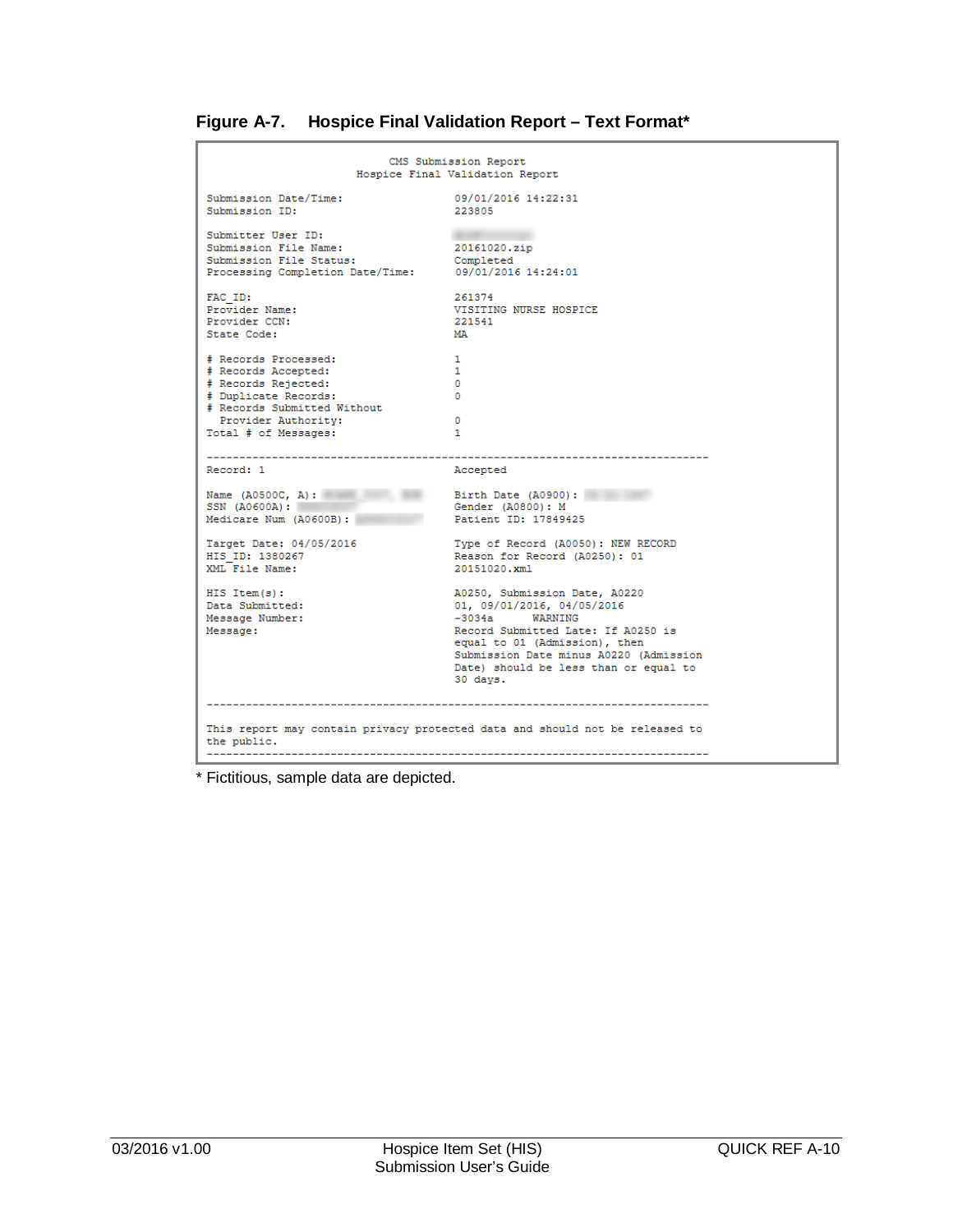**Figure A-8. Hospice Final Validation Report – XML Format Excerpt\***

```
- <report name="CMS Submission Report" type="Hospice Final Validation Report">
- <header>
  - \leqsubmission\geq<property name="Submission Date/Time" value="09/01/2016 14:22:31" />
     <property name="Submission ID" value="223805" />
     <property name="Submitter User ID" value="
     <broverty name="Submission File Name" value="20151020.zip" />
      <property name="Submission File Status" value="Completed" />
     <property name="Processing Completion Date/Time" value="09/01/2016 14:24:01" />
    \epsilon/submission\epsilon- <provider>
      <property name="FAC_ID" value="261374" />
     <property name="Provider Name" value="VISITING NURSE HOSPICE" />
     <property name="Provider CCN" value="221541" />
      <property name="State Code" value="MA" />
    </provider>
  - <processing>
      <property name="# Records Processed" value="1" />
     <property name="# Records Accepted" value="1" />
     <property name="# Records Rejected" value="0" />
     <property name="# Duplicate Records" value="0" />
     <property name="# Records Submitted Without Provider Authority" value="0" />
     <property name="Total # of Messages" value="1" />
    </processing>
  </header>
 - <records>
  - <record number="1">
      <property name="Record Status" value="Accepted" />
     \langle property name="Name (A0500C, A)" value="\langle /><br>\langle property name="Birth Date (A0900)" value="\langle />
     <property name="SSN (A0600A)" value="
     <property name="Gender (A0800)" value="M" />
     <property name="Medicare Num (A0600B)" value="
      <property name="Patient ID" value="17849425" />
     <property name="Target Date" value="04/05/2016" />
      <property name="Type of Record (A0050)" value="NEW RECORD" />
      <property name="HIS_ID" value="1380267" />
     <property name="Reason for Record (A0250)" value="01" />
     <property name="XML File Name" value="20151020.xml" />
    - <errors>
      - <error number="1":
         <property name="HIS Item(s)" value="A0250, Submission Date, A0220" />
         <property name="Data Submitted" value="01, 09/01/2016, 04/05/2016" />
         <property name="Message Number" value="-3034a WARNING" />
         <property name="Message" value="Record Submitted Late: If A0250 is equal to
           01 (Admission), then Submission Date minus A0220 (Admission Date)
           should be less than or equal to 30 days." />
```
\* Fictitious, sample data are depicted.

**NOTE**: For more information about the Hospice Final Validation reports, refer to the *Hospice Provider Reports* (Section 3) of the CASPER Reporting User's Manual for Hospice Providers. This manual is available on the **Welcome to the CMS QIES Systems for Providers** page.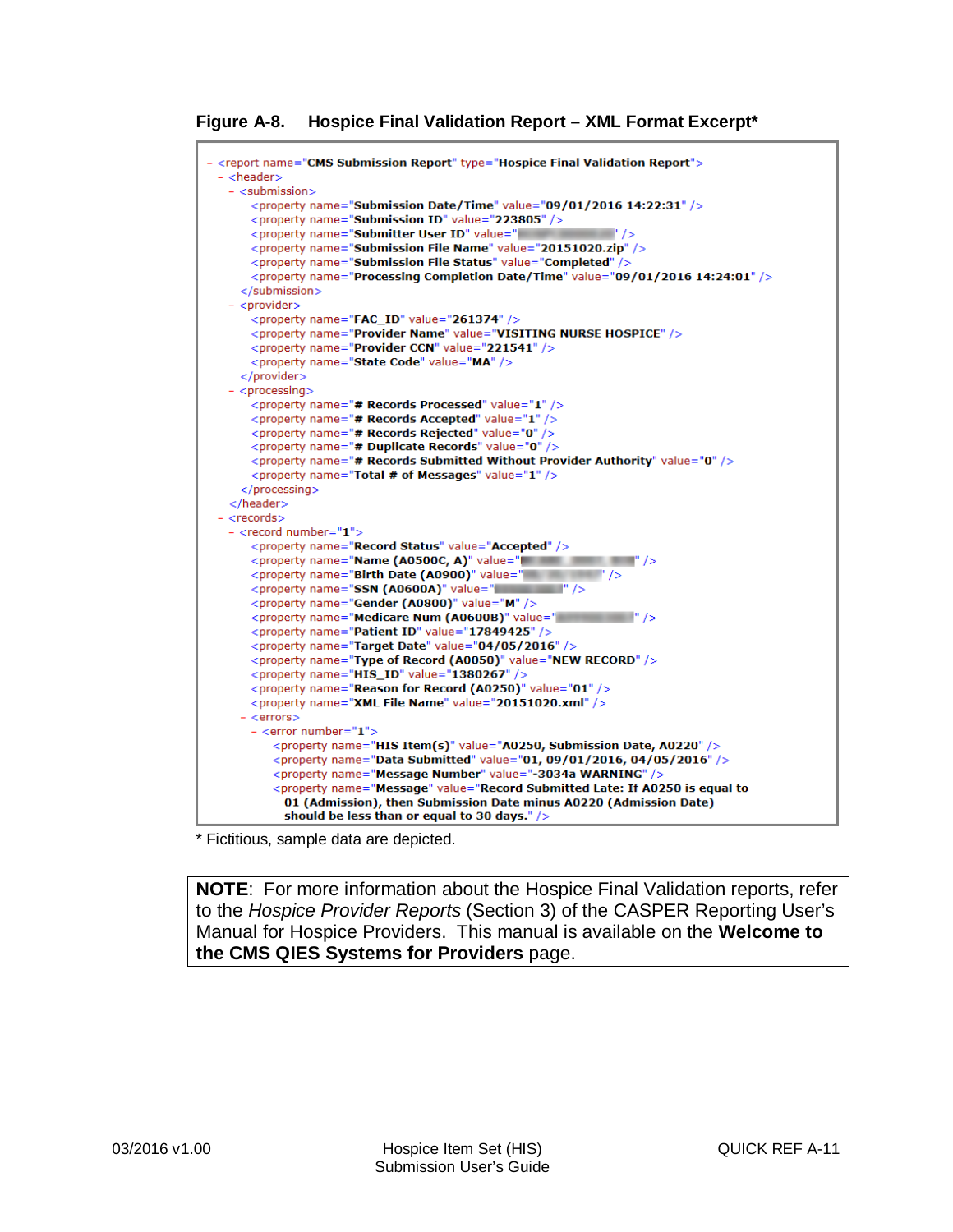## <span id="page-11-0"></span>**HOSPICE SUBMITTER FINAL VALIDATION REPORT**

For the occasions when the QIES ASAP system cannot produce the systemgenerated Hospice Final Validation report or include all records on the system-generated Hospice Final Validation report, the user who originally submitted the file can request a Hospice Submitter Final Validation Report in order to determine why the QIES ASAP system could not process these records.

The following steps identify how to request and view the Hospice Submitter Final Validation report:

**1** Log into the CASPER Reporting application with your individual QIES user ID and password. This is the same user ID/password you use for the Hospice File Submission system.



**2.** Select the **Reports** button. The **CASPER Reports** page (Figure A-9) is presented.

| <b>CASPER Reports</b>    |                                                                 | Logout Folders MyLibrary Reports Queue Options Maint Home                                                 |
|--------------------------|-----------------------------------------------------------------|-----------------------------------------------------------------------------------------------------------|
| <b>Report Categories</b> | <b>Hospice Provider</b>                                         |                                                                                                           |
| <b>Hospice Provider</b>  | M Hospice Admissions                                            | • Admissions                                                                                              |
|                          | Hospice Discharges                                              | • Discharges                                                                                              |
|                          | <b>Hospice Error Number</b><br>Summary by Provider by<br>Vendor | • Error Number Summary by Provider by Vendor                                                              |
|                          | Hospice Final Validation                                        | • Hospice Final Validation                                                                                |
|                          | Hospice Item Set Print                                          | • Item Set Print                                                                                          |
|                          | Hospice Item Set Submission<br>Statistics by Provider<br>мİ     | • Submission Statistics by Provider                                                                       |
|                          | Hospice Item Sets Submitted                                     | • Item Sets Submitted                                                                                     |
|                          | <b>M</b> Hospice Roster                                         | $\bullet$ Roster                                                                                          |
|                          | <b>Hospice Submitter Final</b><br>Validation                    | • Submitter Final Validation                                                                              |
|                          |                                                                 | <b>Enter Criteria To Search For A Report:</b><br><b>Search</b><br>(Hint: Leave blank to list all reports) |

**Figure A-9. CASPER Reports Page**

The Hospice Provider report category reports are displayed by default. Links to the Hospice Provider reports available to you are listed in the right-hand frame.

**NOTE:** Only those report categories to which you specifically have access are listed in the *Report Categories* frame.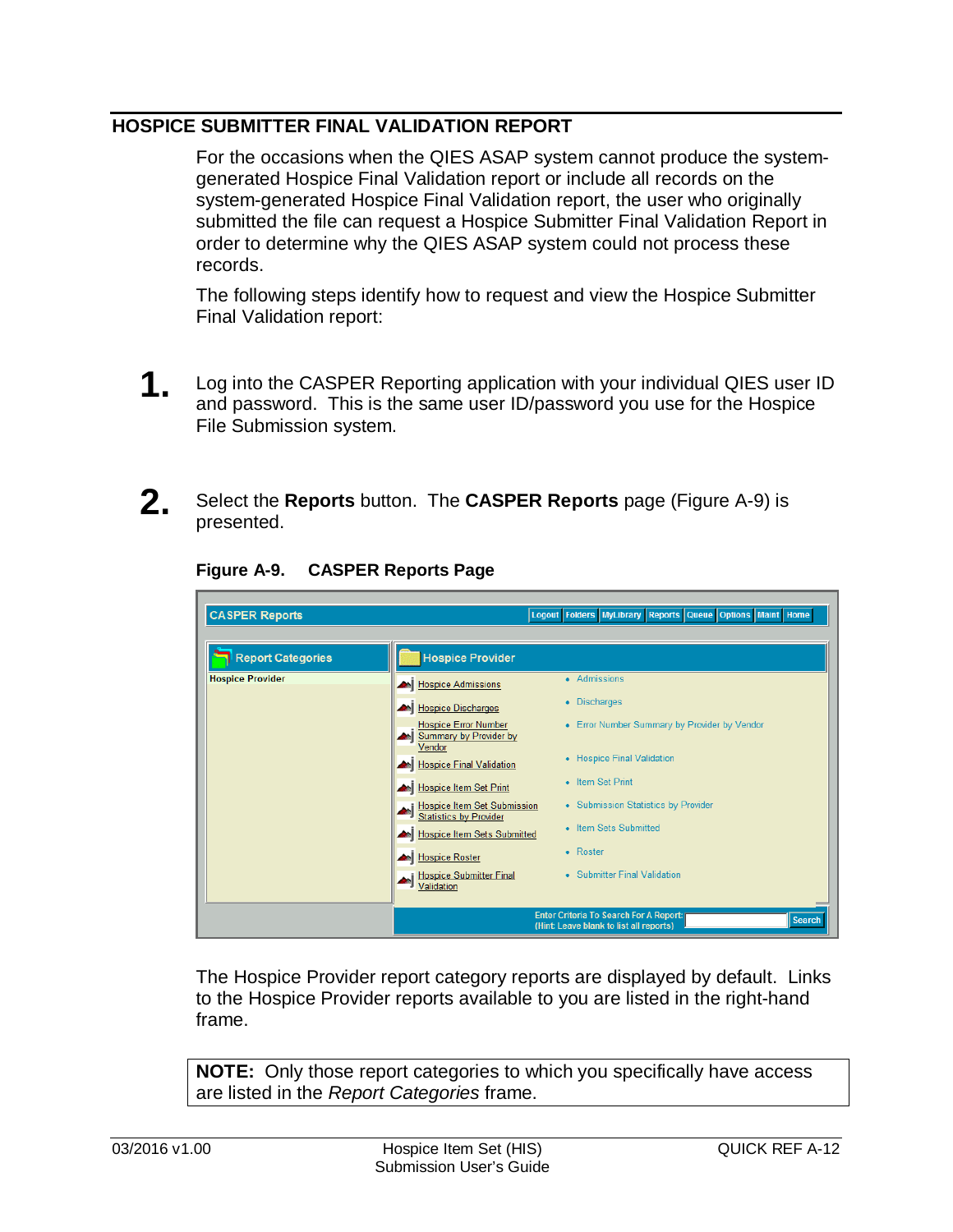**3.** Select the Hospice Submitter Final Validation link. The **CASPER Reports Submit** page (Figure A-10) is presented.

**Figure A-10. CASPER Reports Submit Page – Hospice Submitter Final Validation Report**

| <b>CASPER Reports Submit</b> |                                                   | Logout Folders MyLibrary Reports Queue Options Maint Home |               |             |
|------------------------------|---------------------------------------------------|-----------------------------------------------------------|---------------|-------------|
|                              | <b>Report: Hospice Submitter Final Validation</b> |                                                           |               |             |
|                              | <b>Submission ID:</b>                             |                                                           |               |             |
| <b>Template Folder:</b>      | My Favorite Reports                               |                                                           | <b>Submit</b> | <b>Back</b> |
| <b>Template Name:</b>        | Hospice Submitter Final Validation                |                                                           | Save & Submit | <b>Save</b> |
| $\vert \cdot \vert$          |                                                   |                                                           |               |             |

**4** Enter the desired submission ID in the *Submission ID* field and select the **Submit** button.

**NOTE**: You may only request the Hospice Submitter Validation report for files submitted with your QIES individual user ID. You cannot request the Hospice Submitter Final Validation report for a file you did not submit. If you request a report for a file you did not submit you get a "User must enter a valid Submission ID" message and the request is not processed.

- **5.** When completed, the Hospice Submitter Validation report is placed in your *My Inbox* folder in the CASPER Reporting Application. To access this folder, select the **Folders** button at the top of the page. The **CASPER Folders** page (Figure A-6, above) is presented. The folders available to you, including the *My Inbox* folder, are listed along the left-hand side of the page.
- **6.** Select the My Inbox link. The main body of the **CASPER Folders** page (Figure A-11) lists the reports that are available in your *My Inbox* folder.

Each report name listed is a link with which you may open and view the contents of that report. The *Date Requested* listed for each report is the date and time that you submitted the report request.